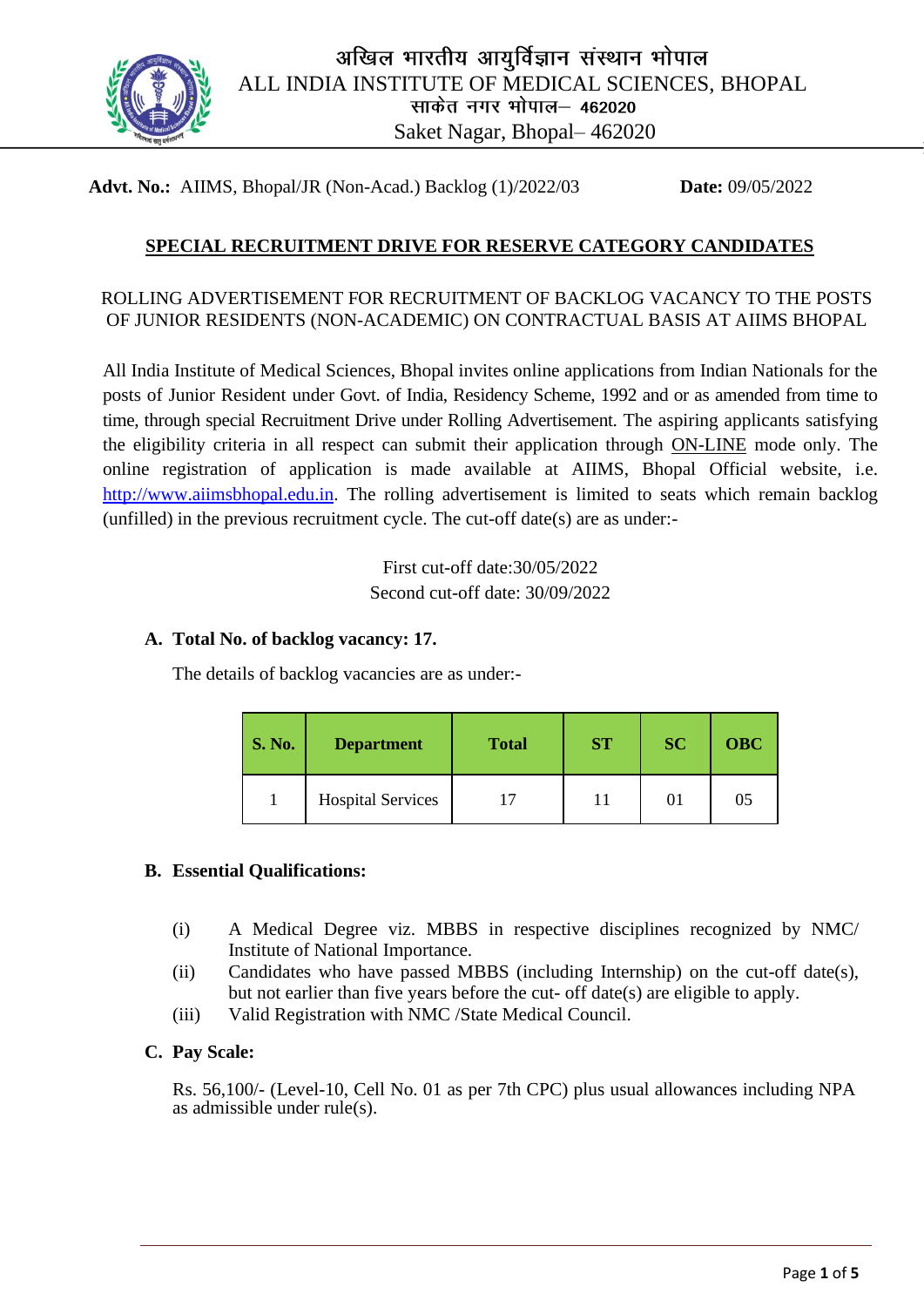# **D. Tenure:**

The appointments for the post of Junior Resident (Non-Academic) shall be for the period of 6 months extendable to another six months (One year maximum) as per the Residency Scheme 1992, Ministry of Health and Family Welfare, Govt. of India.

Those applicant whose services are terminated on account of any disciplinary/ground, will be ineligible to be considered for Junior Resident (NA) post even if they otherwise qualify.

For all eligible candidates (Junior Resident), maximum two terms\* are allowed. Candidates who have already done 2 terms\* of Junior Residency (Non-Academic) either at AIIMS or outside will not be considered. Experience in Army Services, Central Health Services, Private Nursing Homes and Private Practice will be taken as equivalent to Junior Residency (Non-Academic).

\*Term of JR (Non-Acad.) is 6 months, if any one join and leaves at any time it will be counted as one term irrespective of duration of work.

## **E. Upper age limit:**

For eligibility to apply for the post(s) of Junior Resident (Non-Academic), upper age limit will be 30 years as on the last date of submission of application (Cut-off date(s)).

The upper age limit is relaxable for OBC candidates (Central List) for maximum 03 years and SC/ST Candidates for maximum 05 years. In case of PWBD candidates (With benchmark disabilities), age relaxation is 10 years for General Category, 13 years for OBC Category (Central List) and 15 years for SC/ST category respectively.

## **F. Reservation:**

The reservation for SC/ST/OBC/EWS and PwBD candidates is as per Central Govt. rules/policy. The candidates availing benefit of reservation must attach copy of valid category certificate duly issued by the appropriate authority. The descriptions for certificate(s) to be furnished by the candidates are as under:-

- (i) The SC/ST candidate must attach category certificate as per the format *(Annexure-I).*
- (ii) OBC Candidates must attach certificate issued by the competent authority as per the format *(Annexure-II)* for Central Government jobs along with certificate that the candidate does not belong to Creamy Layer. *Date of issue of Certificate should not be earlier than one year on the date of Interview.*
- (iii) Reservation for Economically Weaker Sections (EWSs) shall be applicable as per Govt. of India policy vide Office Memorandum No. 36039/1/2019-Estt (Res) DoPT dated 19<sup>th</sup> January, 2019 and 31<sup>st</sup> January, 2019. EWSs Candidates must attach certificate issued by the competent authority in the form prescribed as per *Annexure-III.**Date of issue of Certificate should not be earlier than one year on the date of Interview.*

#### (iv) **Criteria for Orthopaedic Physically Handicapped (PwD): OA & OL Category:**

- The candidate must possess a valid document certifying his/her physical disability is conforming to judgment of Supreme Court of India i.e.: "With the approval of the Ministry of Health & Family Welfare, Govt. of India vide letter no. 18018/2/2009- ME(P-1) dated 17.02.2009.
- Candidates with disability of lower limbs between 50% to 70% shall be considered and in case candidates are not available of such disability in the category, then the candidates with disability of lower limbs between 40% to 50% will also be considered,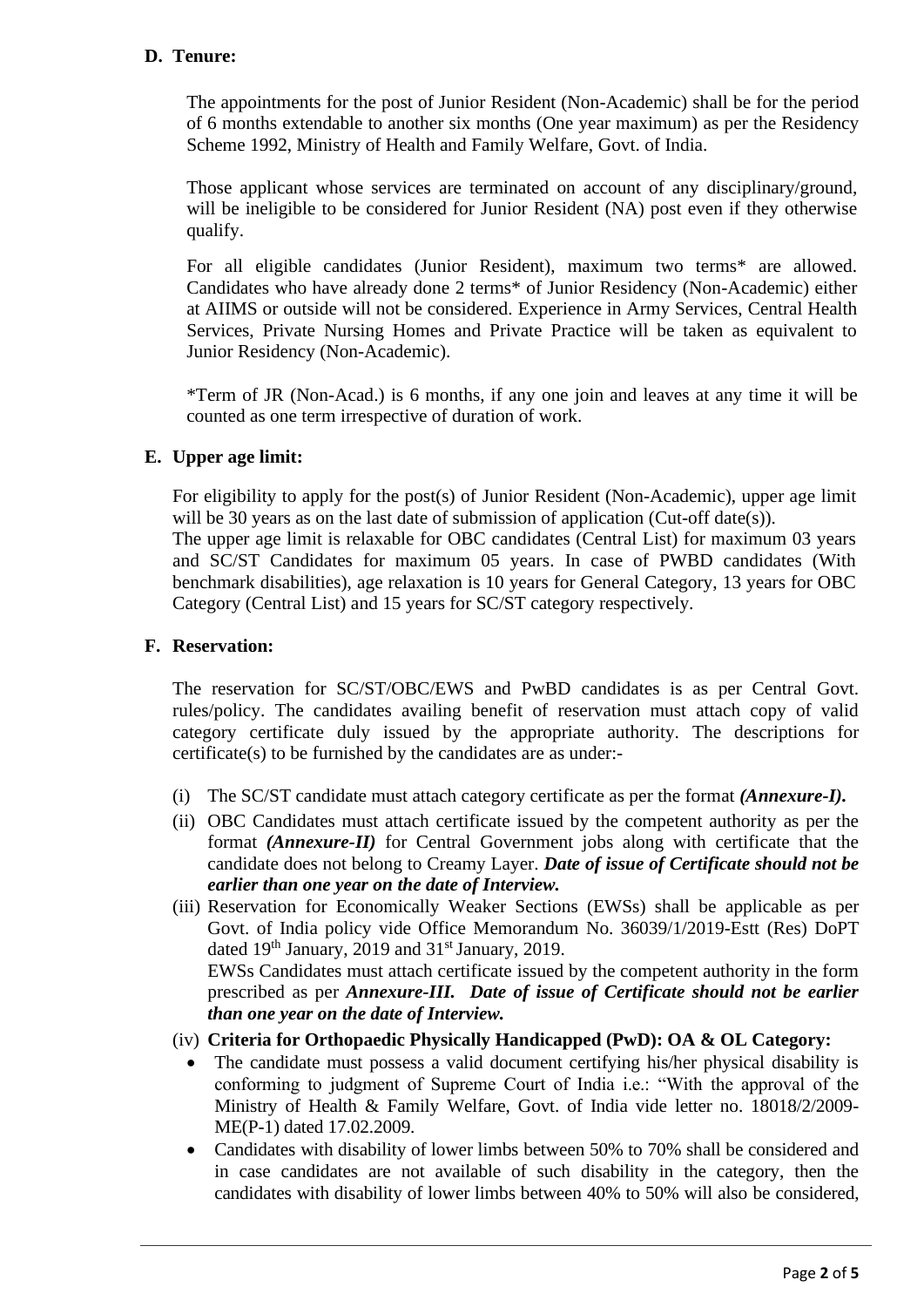as per decision in the Writ Petition (Civil) 184/2005-Dr.Kumar Sourav Vs. UOI & others in the Supreme Court of India.

- The Medical Board issuing certificate shall conform to guidelines of Ministry of Social Welfare and Empowerment (Govt. of India).
- The disability certificate should be issued by a duly constituted and authorized Medical Board of the State or Central Govt. Hospitals/Institutions and countersigned by Medical Superintendent / CMO /Head of Hospital / Institution.

## **G.Mode of Selection/ Selection procedure:**

Written Test/Interview or both, as per the decision of the Institute authority.

*If there are more than 20 candidates for any particular post (s), then written exam would be conducted. 15 top merit candidates for each post would be shortlisted for interview. The marks obtained by the candidates in written examination will be qualifying in nature for Interview only. The selection would be made on the basis of performance of the candidates in interview alone.*

## **H.Schedule of Written Test/Interview:**

To be uploaded on the website of the Institute.

## **I. Application Procedure**:

The candidates fulfilling the eligibility criteria may fill the ONLINE APPLICATION at AIIMS Bhopal website. ONLINE APPLICATION interface shall be opened as per cut- off  $date(s)$ 

## **J. Application Fees: (To be brought at the time of Interview)**

- Person with Bench-mark disabilities (PWBD): Nil
- For OBC category: Rs. 1000/-
- For EWS /SC/ST/category: Rs. 800/-
- Fees to be paid by Demand Draft only in favour of "**AIIMS Bhopal**".
- Fee once remitted will not be refunded in any circumstance, therefore, candidates are advised to satisfy themselves before filling-up the application form, that they fulfil all eligibility criteria for the applied post(s).

## **K. Other Terms and Conditions:**

- (i) Candidates are advised to satisfy themselves while applying that they possess the minimum essential qualification(s) and experience (if any), laid down in the advertisement. The candidate should ensure they have requisite qualification(s) from recognised Board/University/Institute. Mere fulfilling the minimum qualifications or the eligibility criteria does not entitle an applicant to be considered for selection/appointment.
- (ii) Wherein any recruitment year any vacancy earmarked for EWS cannot be filled up due to non-availability of a suitable candidate belonging to EWS, such vacancies for that particular recruitment year shall not be carried forward to the next recruitment year as backlog.
- (iii) AIIMS, Bhopal reserves the right to vary the posts / cancel the advertisement at any point of time without prior notice or fill up less number of posts as advertised depending upon the institutional requirement.
- (iv) Eligibility of the candidate shall be considered as on the last date of receipt of application.
- (v) Only those candidates, who have been declared passed in their qualifying degree exam and will be completing their course tenure on or before the last date of application, will be eligible.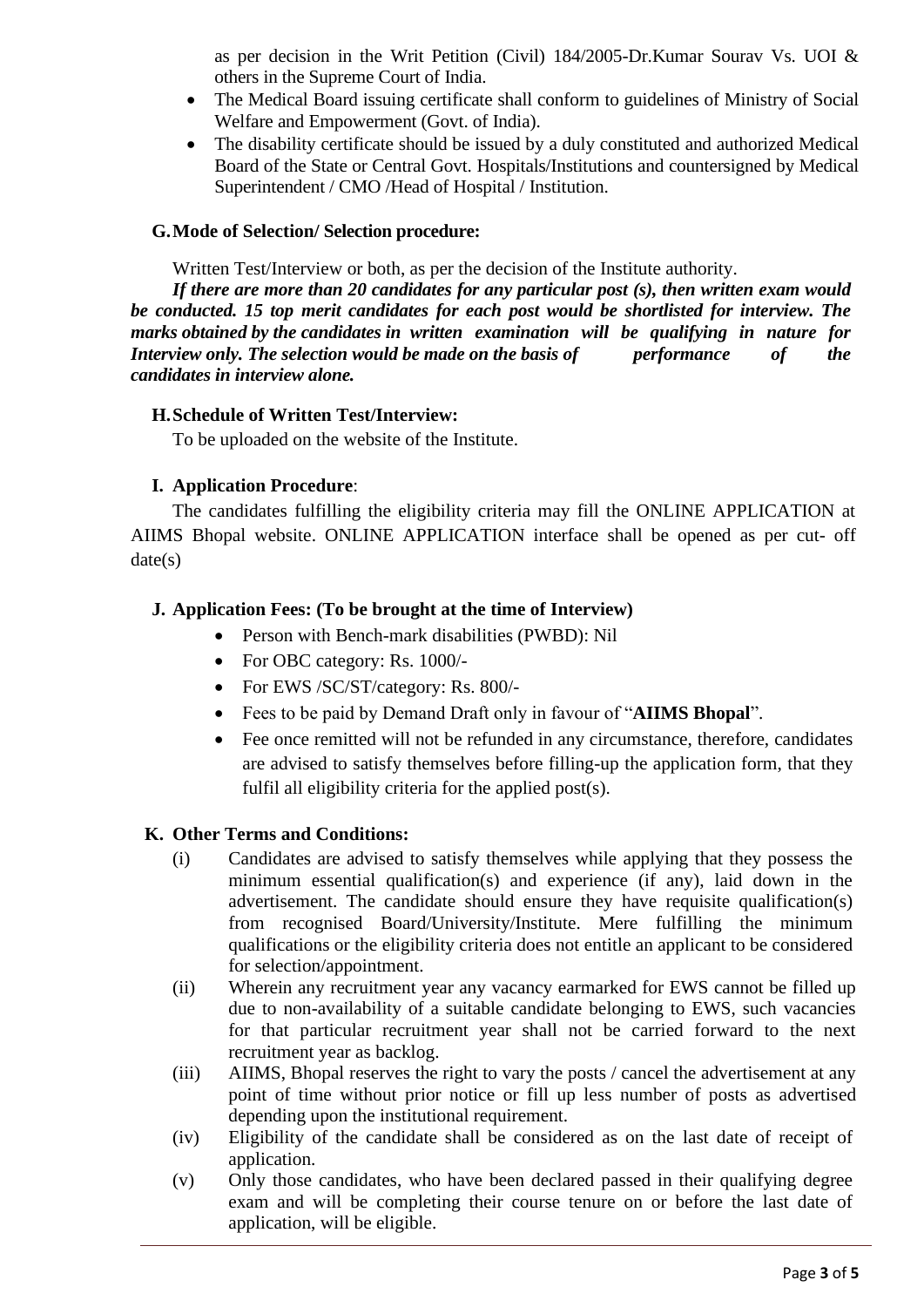- (vi) In case of any inadvertent mistake in the process of selection, which may be detected at any stage even after issuing an appointment letter, the Institute reserves the right to modify/withdraw/cancel any communication made to the applicant in this regard. In case of any dispute/ambiguity that may occur in the process of selection, the decision of the Institute shall be final.
- (vii) The ONLINE APPLICATIONS received in response to this advertisement shall be entertained to be called for written test/interview. No Objection Certificate (NOC) is compulsory for those candidates, who are working in Central/State Government / Semi Government/Autonomous Institutions/PSUs from their respective organization. The candidates who are in service in any Govt. Hospital/ Institutions are required to forward/submit their application through proper channel only. If it is brought to the notice of the Institute at any stage that the candidate had not submitted application through proper channel, then the candidature will stand cancelled and in case of selected candidate, services will be terminated immediately. The candidates will not be permitted for Interview, if they fail to produce "No

Objection Certificate" from their present employer at the time of Test/Interview.

- (viii) Inadequately filled / incomplete applications may be summarily rejected.
- (ix) Interviews will be held at AIIMS Bhopal. No TA/DA will be paid for appearing in the selection process.
- (x) The joining/appointment of the candidates will be purely temporary and need basis.
- (xi) Any vacancy arising because of non- joining by selected candidate(s) in this selection or by resignation of candidate, who had joined after selection or resignation of currently working SRs will be offered to the candidates from the waiting list according to their merit, if any.
- (xii) Canvassing of any kind will lead to disqualification.
- (xiii) Private practice of any type is prohibited, in case of selection.
- (xiv) The candidates appointed may have to work in shifts and can be posted at any place in the Institute.
- (xv) The candidate(s) appointed is/are expected to conform to the rules of conduct and discipline as applicable to the Institute employees.
- (xvi) The candidate should not have been convicted by any Court of Law.
- (xvii) In case any information given or declaration by the candidate is found to be false or if the candidate has wilfully suppressed any material information relevant to this appointment, he/she will be liable to be removed from the service and action shall be taken as deemed fit by the appointing authority.
- (xviii) The decision of the competent authority regarding selection of candidates will be final and no representation will be entertained in this regard.
- (xix) The Competent Authority reserves the right of any amendment, cancellation and changes to this advertisement as a whole or in part without assigning any reason or giving notice.
- (xx) Any addendum/corrigendum/updation/notification etc. will be posted on AIIMS Bhopal website [www.aiimsbhopal.edu.in o](http://www.aiimsbhopal.edu.in/)nly. No individual intimation will be sent to the applicants through post. Therefore, it will be the responsibility of the applicants to keep abreast of the developments by visiting Institute website regularly.
- (xxi) All disputes will be subject to jurisdictions of Court(s) at Jabalpur/Bhopal (M.P.).